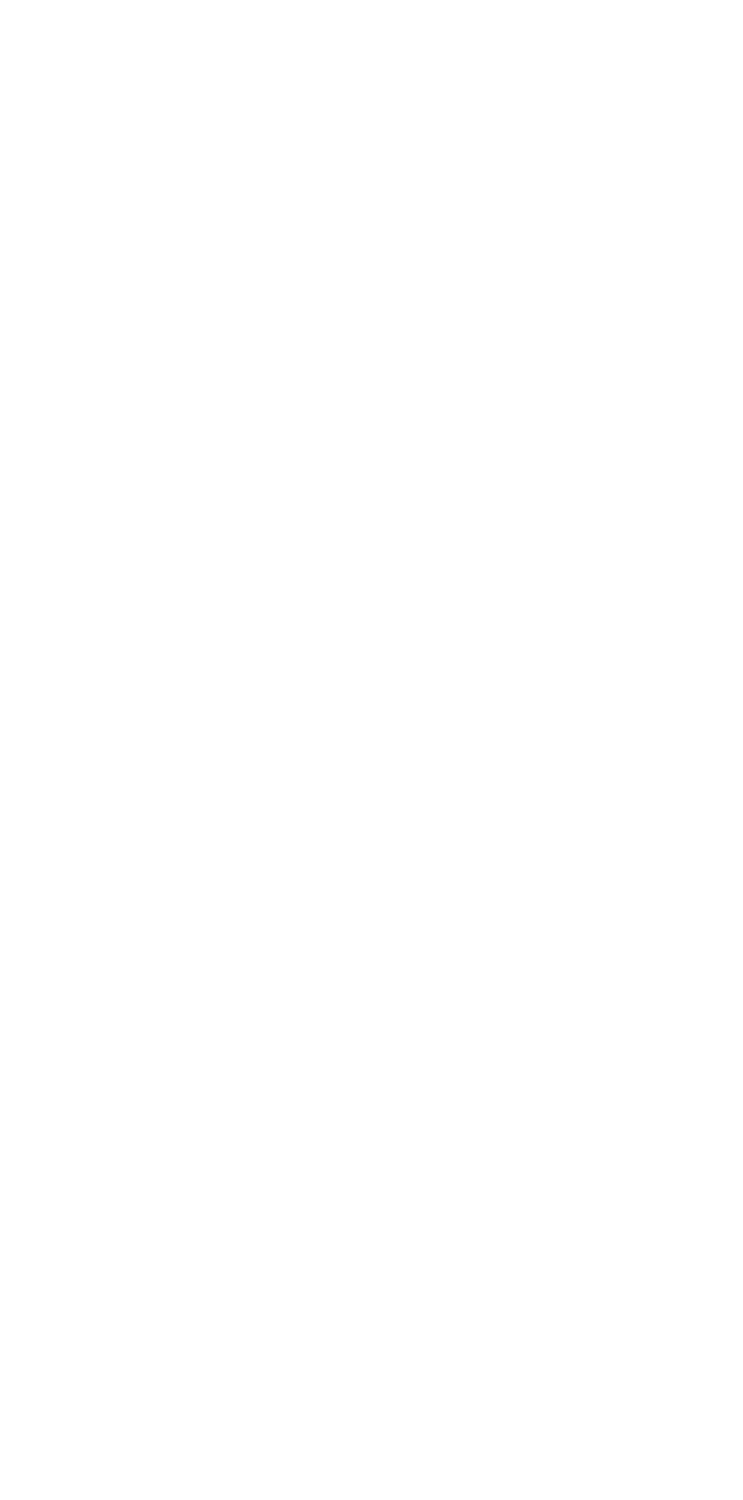## HSBC Qantas Rewards **terms and conditions**

The meaning of words printed **like this** and some other key words is explained at the end of these **terms and conditions**.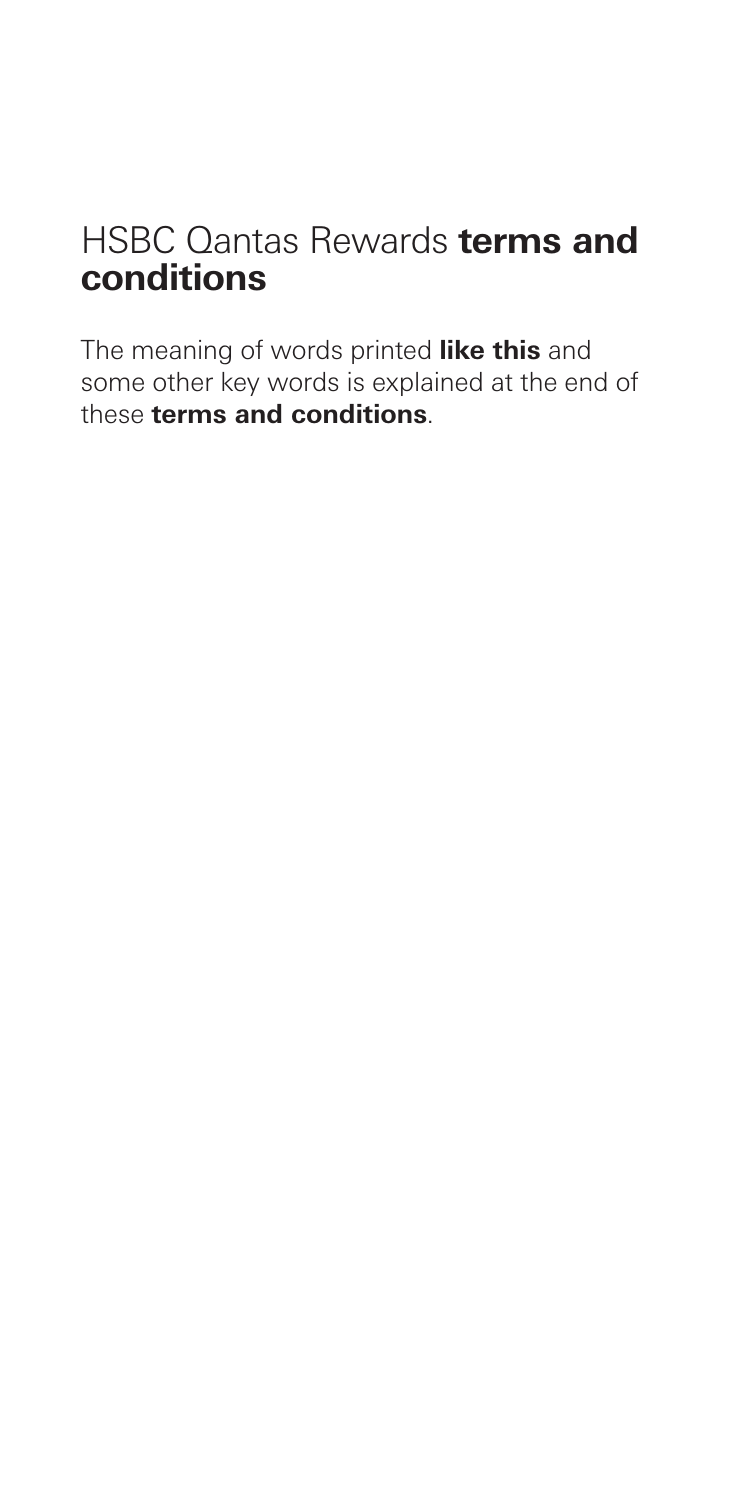## **1 Eligibility for membership**

- 1.1 **You** are automatically a member of the **HSBC Qantas Rewards program** if **you** have an **account** and **you elect** to link that **account** to the **HSBC Qantas Rewards program** in accordance with *clause 3* of these **terms and conditions**.
- 1.2 **Additional cardholders** are not eligible for membership in their own right but **Qantas Points** will accrue to your **program account** and then be automatically credited to **your Qantas Frequent Flyer** account in accordance with these **terms and conditions** for **eligible transactions** effected by **additional cardholders**.
- 1.3 In respect of each **additional cardholder you** warrant to **us** that **you** have provided to any **additional cardholder** a copy of these **terms and conditions**.
- 1.4 **We** may cancel your membership of the **HSBC Qantas Rewards program** at any time.
- 1.5 **Your** membership of the **HSBC Qantas Rewards program** is automatically cancelled if your **account** is closed.
- 1.6 **We** reserve the right to charge an annual fee for your membership and participation in the **HSBC Qantas Rewards program**.
- 1.7 Subject to *clause 1.5* your membership of the **HSBC Qantas Rewards program** shall be continuous notwithstanding a permitted change to your **account** (for example where **you** change from one HSBC credit card type to another).
- 1.8 **You** cannot transfer your membership of the **HSBC Qantas Rewards program** to any other person.
- 1.9 **We** reserve the right to suspend or terminate the **HSBC Qantas Rewards program** at any time without prior notice to **you**.
- 2.0 Where a change in your **account** would necessitate a change in your **points cap**:
	- (a) that entitlement will be effective from the date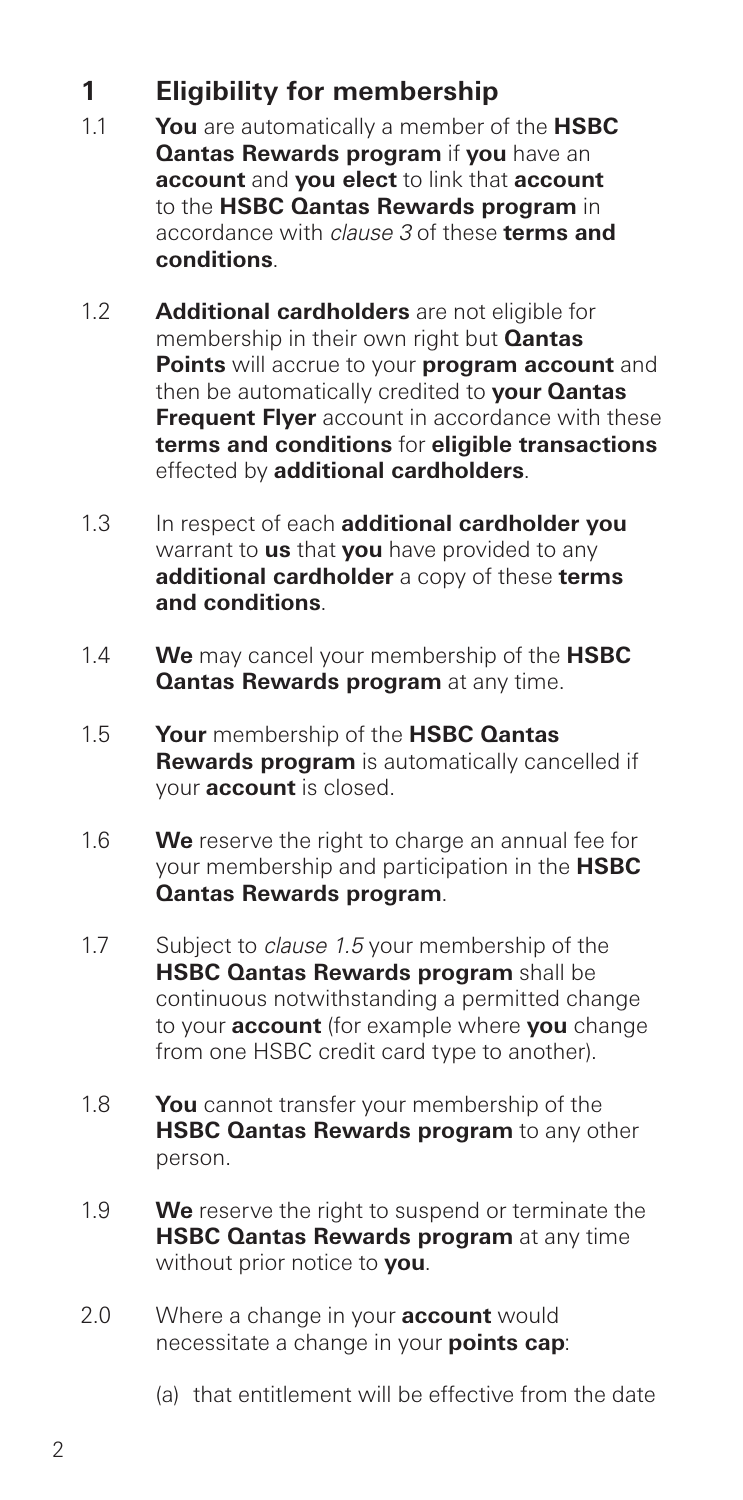of the change to your **account**;

 (b) where your entitlement to accrue points to a particular **points cap** is reduced you will be entitled to retain those existing **Qantas Points** that may cause you to exceed your **points cap** but will not be entitled to earn **ordinary points** in excess of the **points cap**.

#### **2 Other terms and conditions**

- 2.1 These **terms and conditions** are in addition to and do not replace the **terms and conditions** for your **account**.
- 2.2 These **terms and conditions** apply where **you** have opted to link your account to **HSBC Qantas Rewards**.

#### **3 Qantas Points**

- 3.1 To earn **Qantas Points**, **you** must be a member of the **Qantas Frequent Flyer Program** and advise **us** of your valid **Qantas Frequent Flyer membership number**. Membership of the **Qantas Frequent Flver Program** is subject to the **terms and conditions** of the **Qantas Frequent Flyer Program**. For details visit gantas. com/frequentflyer.
- 3.2 In order for **us** to credit **Qantas Points** to your **Qantas Frequent Flyer account you** authorise **us** to disclose any relevant personal information we hold about **you** to **Qantas**.
- 3.3 **Qantas Points** are offered at our discretion and do not constitute your property. **You** cannot transfer your **Qantas Points** to any other person or entity. In the case of your death or bankruptcy, any **Qantas Points** that **you** have earned but which have not been credited to your **Qantas Frequent Flyer program** account:
	- (a) will automatically be forfeited
	- (b) may not be used by any other person or entity.
- 3.4 **Qantas Points you** accrue have no cash or monetary value and once credited to your **Qantas Frequent Flyer account** are subject to the **terms and conditions** of the **Qantas Frequent Flyer program**.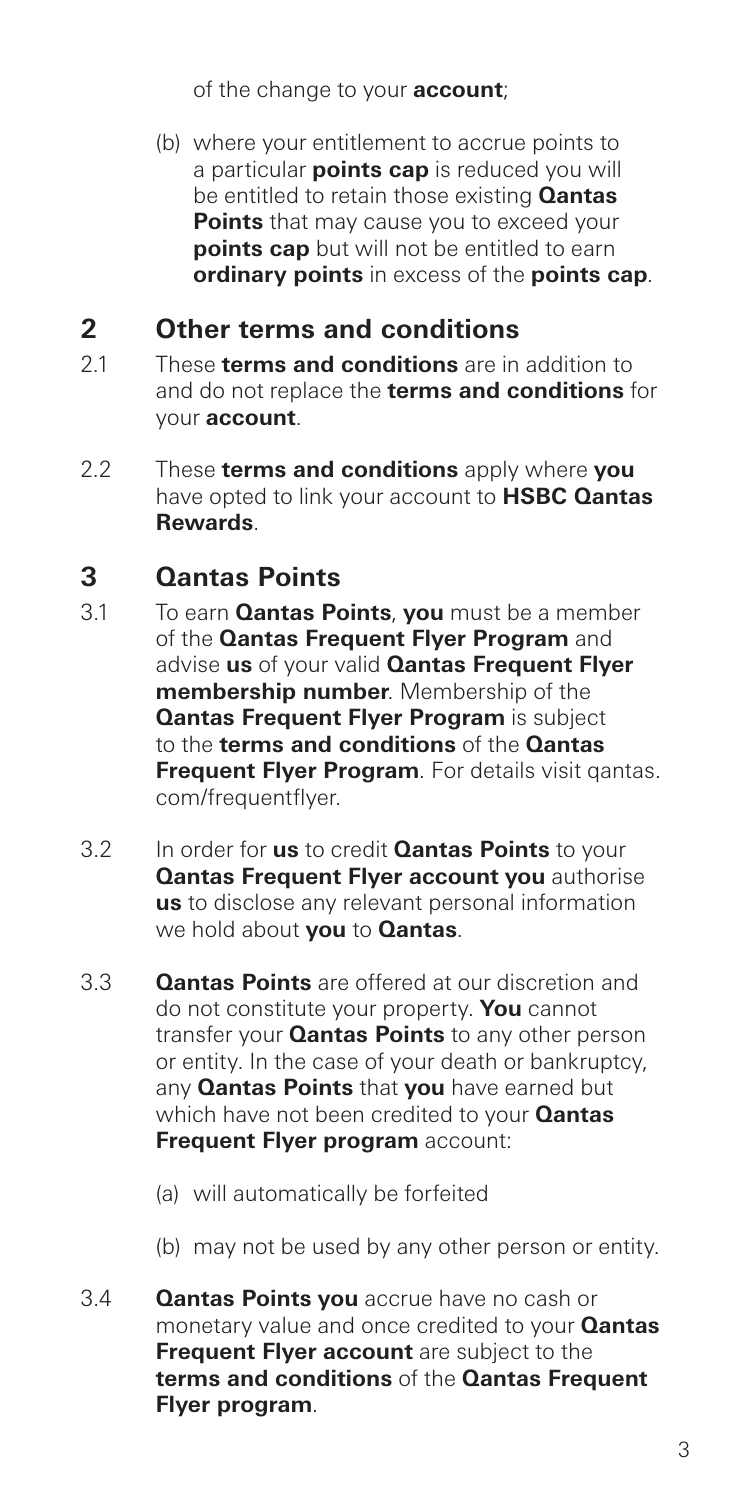#### **4 Earning points using a card**

- 4.1 A cardholder may only earn **Qantas Frequent Flyer points** for one **HSBC Qantas Rewards program** account. Non-individuals (i.e. companies, firms, associations and other organisations) are ineligible to earn **Qantas Frequent Flyer points**.
- 4.2 **We** will award **Qantas Points** from the start of the first statement period for your **account** in the circumstances set out in *clause 5*.
- 4.3 **Qantas Points** will not be earned on **ineligible transactions**.
- 4.4 The number of *ordinary points* that can be earned in any statement period on your HSBC's Platinum Qantas Credit Card is 7,500 points.
- 4.5 Reward points will no longer accrue within a statement period when the relevant points cap is reached.

#### **5 Points allocation**

- 5.1 **We** allocate 1 Qantas Point for each whole AUD1.00 of the total value of an **eligible transaction** made in Australia and overseas (rounded up or down to the nearest whole dollar value of the **eligible transaction**) up to AUD1,000 spend per statement period for your **account**. We will allocate 0.5 Qantas Points for each whole AUD1.00 of the total value of an eligible transaction thereafter.
- 5.2 In addition to **ordinary points**, **we** allocate one **bonus point** for each whole AUD1.00 of total value of spend (rounded up or down to the nearest whole dollar value) on:
	- (a) Qantas Flights
	- (b) Qantas Club and Qantas Frequent Flyer membership; and
	- (c) Purchases from "Qantas Travel" customer shopfronts.

**We** will not allocate **bonus points** in relation to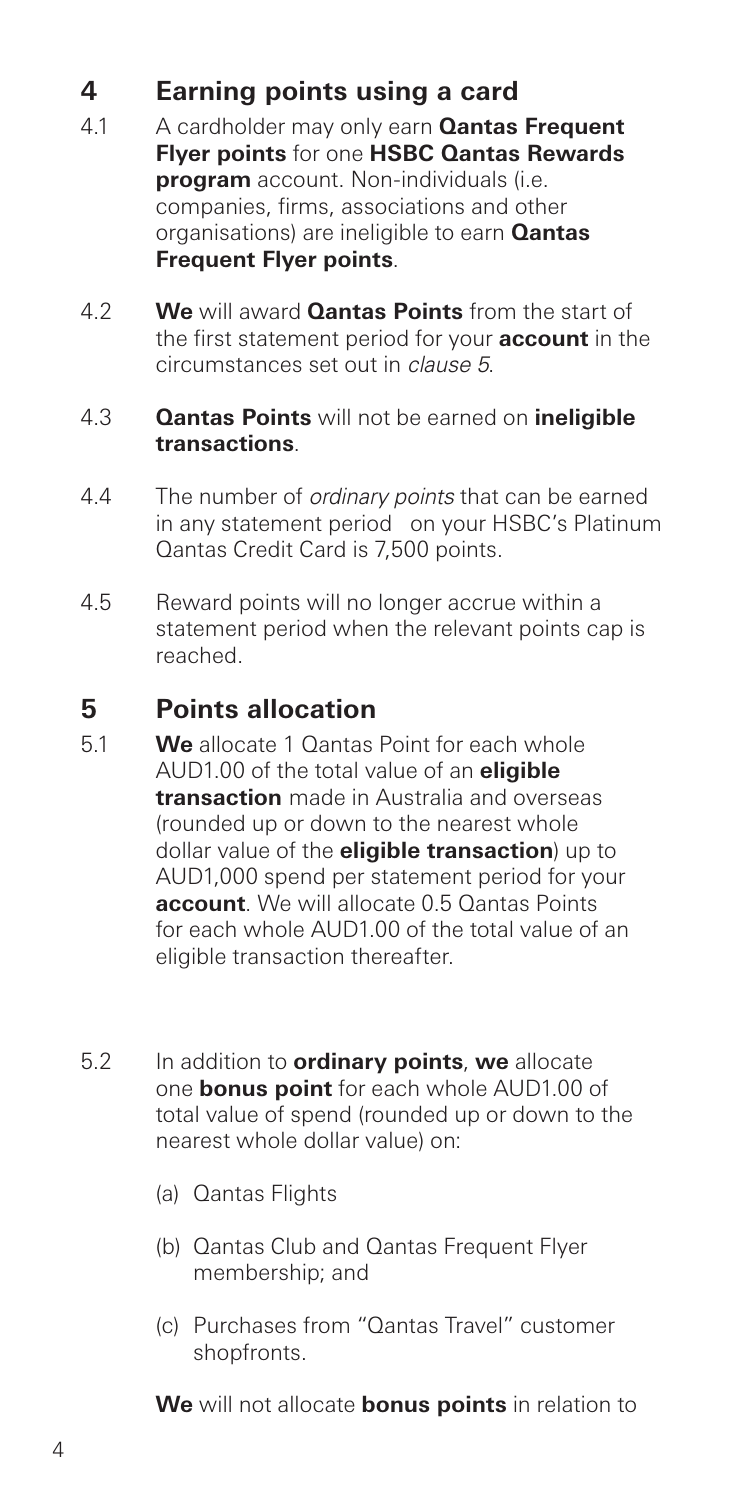Qantas Freight, Qantas Holidays, Qantas Business Travel, Jetset Travelworld or the Jetstar Group of companies.

 **We** may from time to time vary the Qantas products and services that are eligible to earn **bonus points** at our absolute discretion.

- 5.3 **We** may allocate **bonus points** and promotional points at our absolute discretion.
- 5.4 **Bonus points** and promotional points will be awarded in response to transactions occurring within Australia unless otherwise specified.
- 5.5 **Qantas Points** earned in a statement period will be submitted to Qantas for crediting to your **Qantas Frequent Flyer account** shortly after the end of that statement period as shown on your monthly statement of account.Usually your **Qantas Points** will be credited within four weeks of the end of the applicable statement period.
- 5.6 Any disputes for missing **Qantas Points** will only be considered if notified to **us** within 4 months of the date of the relevant transaction and supporting evidence is provided.

## **6 Deduction of points**

- 6.1 Any deduction of **Qantas Points** is at our discretion, including where **you** or any **additional cardholder** request **us** or any of our agents or contractors who may be appointed from time to time, to do anything in connection with a **reward**, a redemption of **points**, your **program account** or otherwise.
- 6.2 When **you** obtain a refund or reimbursement of an **eligible transaction** (for example when **you** return goods or cancel bookings made and paid for and a credit is issued to your **account**) your **Qantas Points** will be reduced accordingly.
- 6.3 If we terminate the **HSBC Qantas Rewards program**, cancel your participation in the **HSBC Qantas Rewards program** or your **account** is closed, any **Qantas Points** that have not been credited to your **Qantas Frequent Flyer account** at that time are forfeited.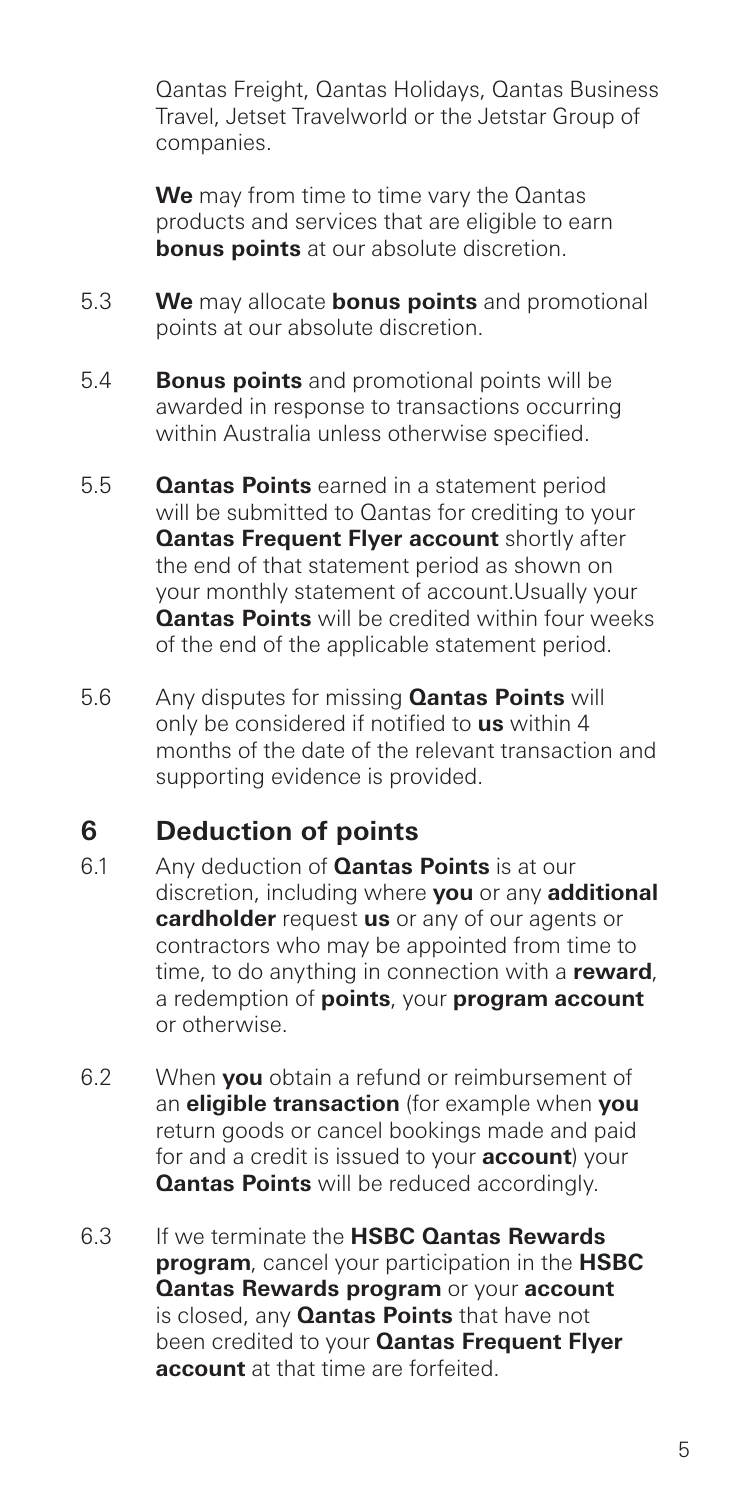## **7 Redemption of points**

- 7.1 **Qantas Points** can only be credited to your **Qantas Frequent Flyer account**. **Qantas Points** cannot otherwise be transferred, credited or redeemed.
- 7.2 **Qantas Points** are redeemable in accordance with the **Qantas Frequent Flyer program** and are subject to the **terms and conditions** of that program. For details visit qantas.com/ frequentflyer.

#### **8 Statements of program accounts**

 We will provide **you** with a statement of the **Qantas Points** in your program account with your statement for your account or if **you** are registered online to use our Credit Cards Online Service, **you** may check the number of **Qantas Points** that **you** have earned and are eligible to be credited to your **Qantas Frequent Flyer account** online.

#### **9 General**

- 9.1 Your first or continued use of your card or account will be deemed to be acceptance of these **terms and conditions** as amended.
- 9.2 **We** may change these **terms and conditions** at any time. A change will either be advertised in the local or national press or be provided to **you** in writing no later than the day on which the change takes effect, unless any applicable law or code of conduct requires **us** to do something different.
- 9.3 All complaints regarding **Qantas Points** or the **terms and conditions** will be resolved by **us** in accordance with our complaints handling processes.
- 9.4 **You** are responsible for any taxation liability or other government charge or reporting requirement arising from the **HSBC Qantas Rewards program** or the crediting, earning and redeeming of **Qantas Points** under this **HSBC Qantas Rewards program** and the **Qantas Frequent Flyer program**.

#### **10 Interpretation**

10.1 All references to dollars are to Australian dollars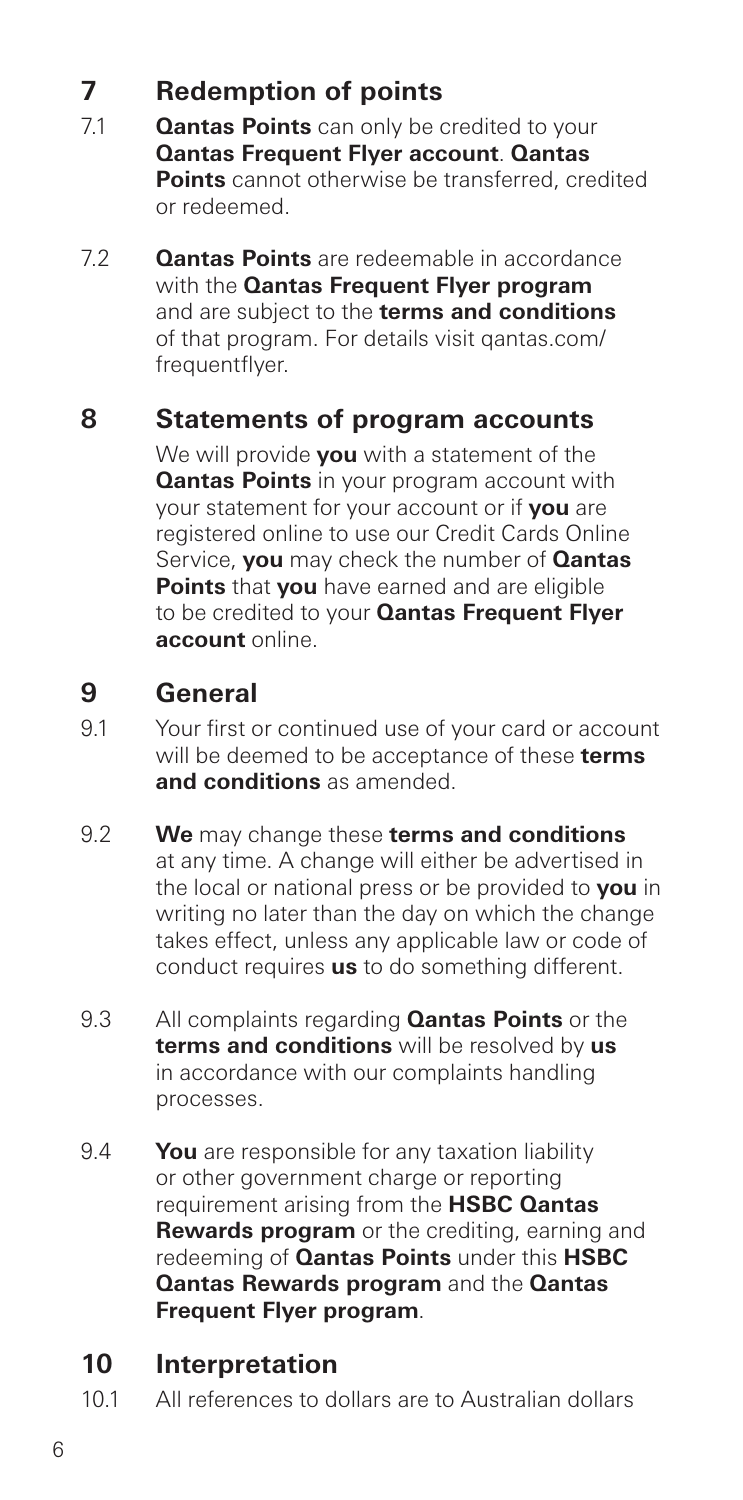unless otherwise stated and where an **eligible transaction** is initially recorded in your **account** in a foreign currency the relevant amount of **Qantas Points** will be allocated by reference to the Australian dollar value of that **eligible transaction**.

10.2 The use of examples is for illustration purposes only and the operative effect of those provisions is not to be limited by the examples given.

#### **11 Meaning of words**

 "**account**" means an **account you** have with **us** which **we** determine may be linked to the **program**.

 "**additional cardholder**" means a person to whom a card is issued under condition 5 of your HSBC Credit Card Conditions of Use.

 "**bonus points**" means the **Qantas Points** allocated to your **program account** in addition to the **ordinary points** and based upon your expenditure at selected **bonus points** providers as communicated to **you** from time to time.

 **"bonus points provider**" means any provider who has entered into an agreement to offer additional points to cardholders as communicated to **you** from time to time.

 "**BPAY®**" means the electronic payment service provided by BPAY® Pty Ltd (ABN 69 079 137 518).

 "**business expenses**" means expenses which are wholly or predominately the ordinary and necessary expenses incurred in the cardholder's business or trade.

#### "**cash advance**" means:

- (a) each amount of cash supplied by use of a card on your **account** or by any other operation of your **account**;
- (b) each payment made by a **user** to a person who does not accept or is not entitled to accept credit payments from your **account**  or states that any payment to them will be processed as a **cash advance** or if **you** are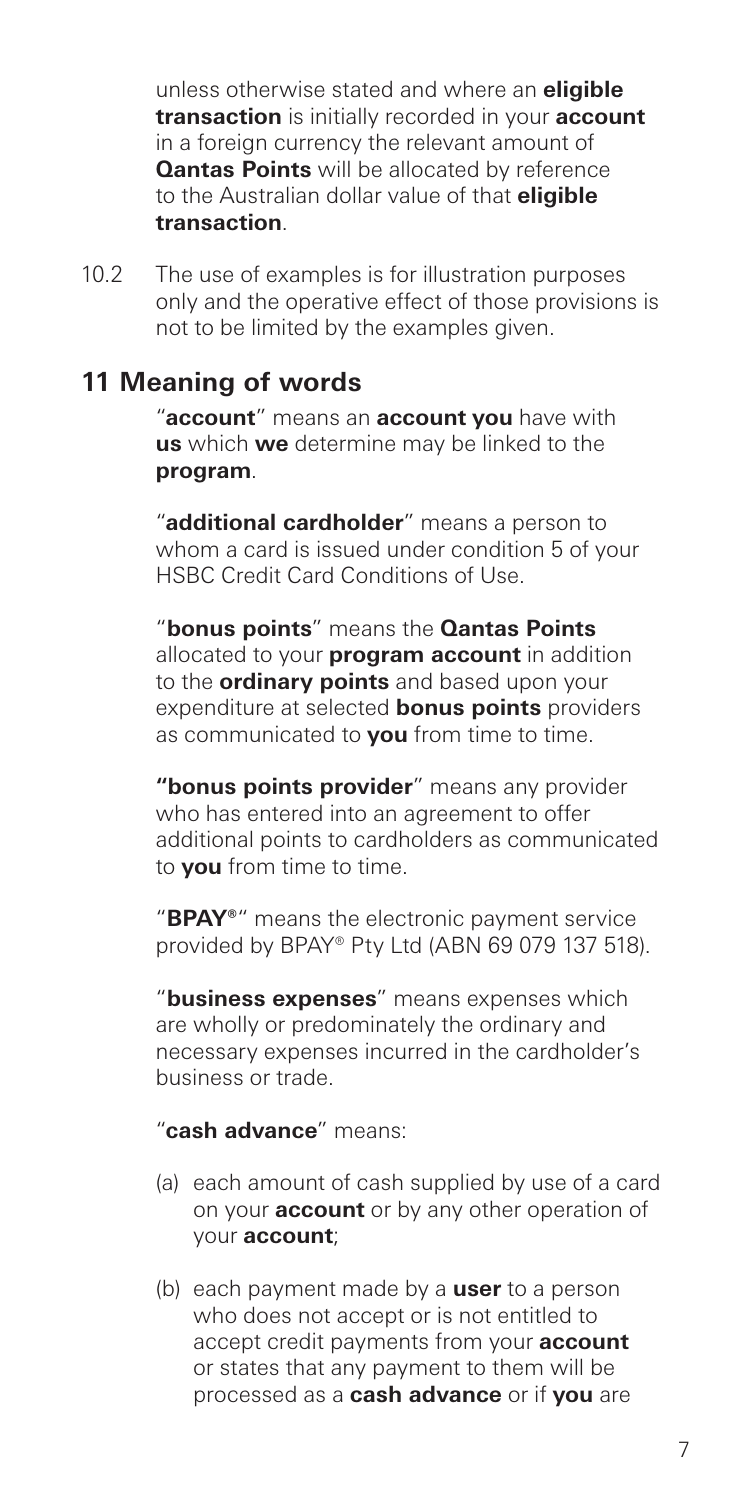using your card for gambling purposes or to purchase a cash substitute,

- (c) each amount transferred from your **account** to any other **account you** have with **us** or any other person (for instance, to effect a balance transfer), and
- (d) cash advance usage charge.

 "**eligible transaction**" means a transaction which is debited to your **account** other than an **ineligible transaction**.

 "**HSBC Qantas Rewards program**" means the rewards program offered by HSBC which provides for **you** to earn Qantas Frequent Flyer points directly, subject to these **terms and conditions**.

 "**HSBC Rewards Plus**" means the rewards program offered by HSBC which provides for **you** to earn HSBC Rewards Plus points as a reward, subject to the **HSBC Rewards Plus terms and conditions**.

 "**HSBC Rewards Plus points**" means points earned under **HSBC Rewards Plus**.

 "**ineligible transaction**" means a transaction which is debited to your **account** and takes the form of one or any of the following:

- (a) balance transfer;
- (b) **cash advances**;
- (c) interest free transactions and HSBC's Credit Card special promotions;
- (d business expenses;
- (e) a fee or charge, including government fees or charges such as registrations, rates, licences, infringements or Australian Taxation Office payments;
- (f) any value charged to your card in association with a points  $+$  \$ redemption under this scheme;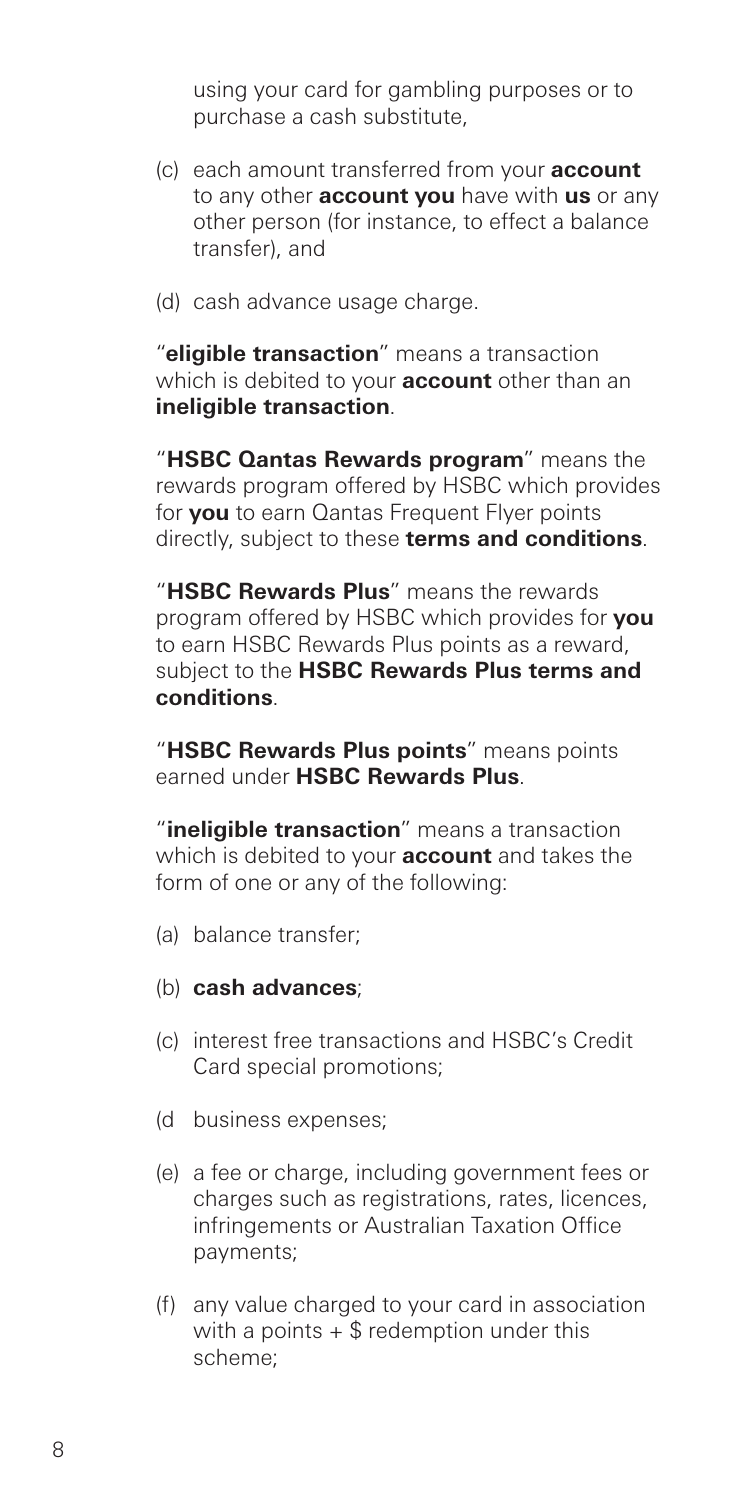- (g) any expenditure incurred as part of a points  $+$ \$ transaction;
- (h) a transaction which we decide is fraudulent or involves the abuse of a card
- (i) a disputed debit transaction; and
- (j) **BPAY®**
- (k) cash transfer

 "**ordinary points**" means the **points** allocated to your **rewards account** based upon the value of an **eligible transaction**.

 "**points cap**" means the maximum number of **ordinary points** and **bonus** points that can be earned in any 12 month period in respect of your **account**.

 "**program account**" means the **account we** establish in your name for recording **points** for the purposes of these terms and conditions.

 "**promotional points**" means the **Qantas Points** allocated to your **program account** at HSBC's discretion and in response to special promotional or marketing activities that may be communicated to **you** from time to time.

 "**Qantas**" means Qantas Airways Limited ABN 16 009 661 901.

 "**Qantas Frequent Flyer account**" means the **Qantas Frequent Flyer** program account held in the name of the primary cardholder.

 "**Qantas Frequent Flyer membership number**" means the **Qantas Frequent Flyer**  account number given to **you** by **Qantas** when **you** join the **Qantas Frequent Flyer program**.

 "**Qantas Frequent Flyer program**" means the frequent flyer program operated by **Qantas**.

"**Qantas Points**" means points in the Qantas Frequent Flyer program, and includes **ordinary points**, **promotional points** and **bonus points** which may be earned in accordance with these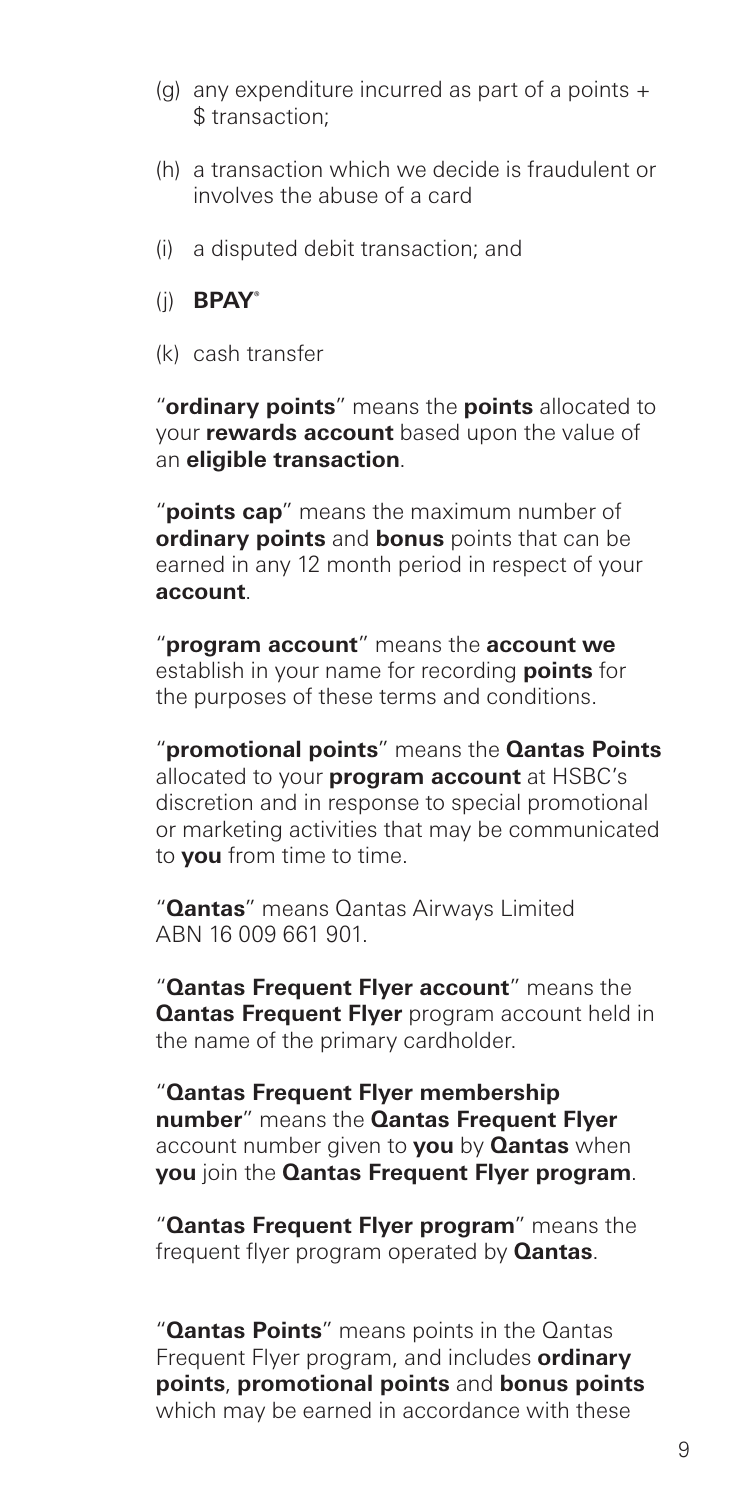#### **terms and conditions**.

 "**rewards program**" means HSBC Rewards Plus or HSBC Qantas Rewards.

 "**terms and conditions**" means the terms and conditions for HSBC Qantas Rewards which are set out in this document.

 "**we** or **us**" means HSBC Bank Australia Limited ABN 48 006 434 162 and any related body corporate (as that term is defined in the Corporations Act 2001 (Cth)

 "**you**" means a person who has an **account** with **us**.